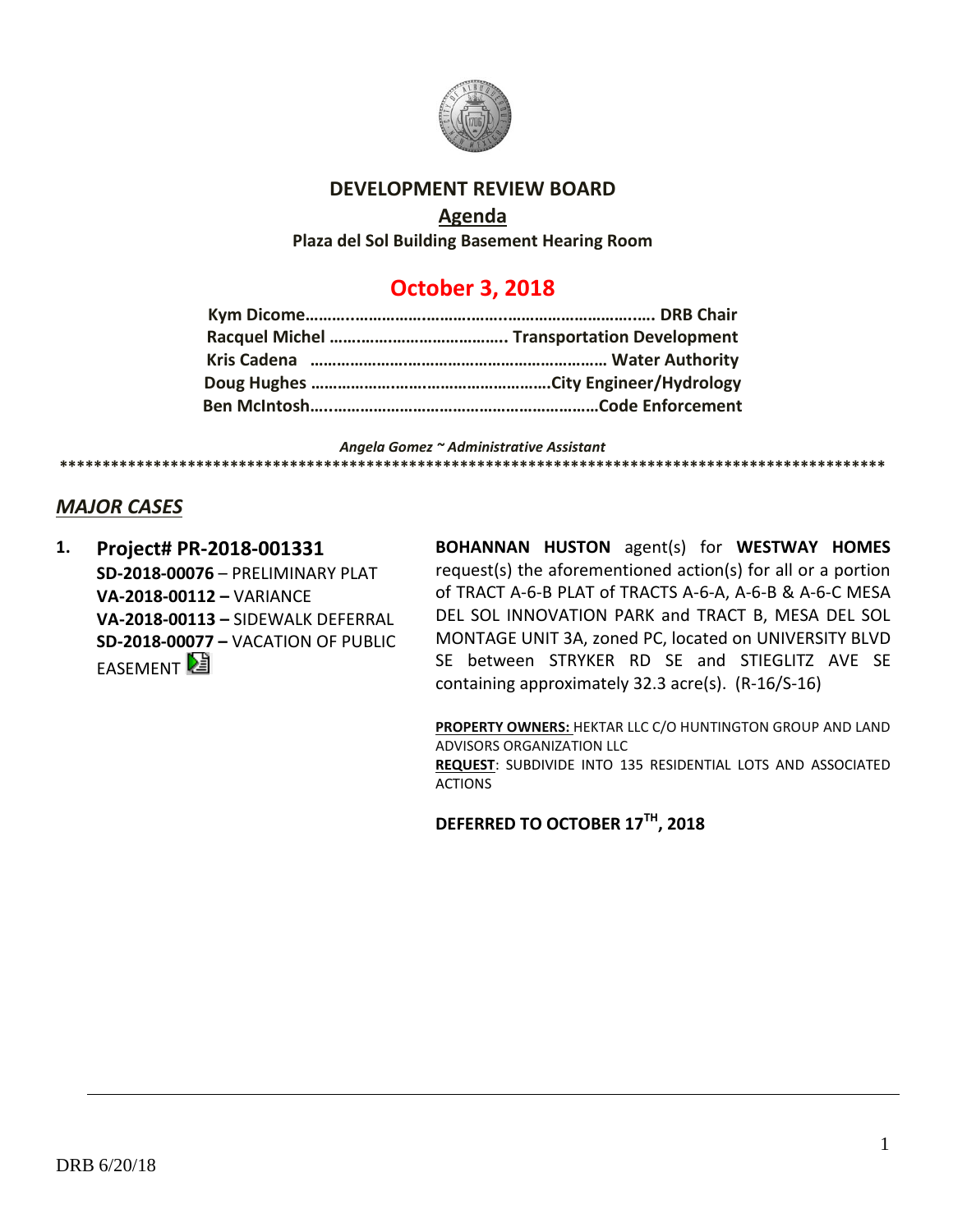**2**. **Project# PR-2018-001542 SI-2018-00133** – SITE PLAN (Public Meeting)

**CONSENSUS PLANNING INC.** agent(s) for **TITAN NOB HILL, LLC C/O TITAN DEVELOPMENT** request(s) the aforementioned action(s) for all or a portion of LOTS 1-19 BLOCK 2, MESA GRANDE ADDITION, zoned MX-M, located on CENTRAL AVE NE between MONTCLAIRE DR NE and SIERRA DR NE, containing approximately 2.2 acre(s). (K-15)

**PROPERTY OWNERS**: TITAN NOB HILL LLC **REQUEST**: MULTIFAMILY DEVELOPMENT

**DEFERRED TO OCTOBER 24TH, 2018**

**3. Project# PR-2018-001284 SI-2018-00131** – SITE PLAN (Public Meeting)

**CONSENSUS PLANNING INC.** agent(s) for **LEGACY HOSPITALITY LLC** request(s) the aforementioned action(s) for all or a portion of TR A-2-A-2 PLAT of TRACTS S A-2-A-1 & A-2-A-2 PARK SQUARE, zoned MX-H, located on AMERICAS PARKWAY NE south of INDIAN SCHOOL ROAD NE and west of LOUISIANA BLVD NE, containing approximately 2.254 acre(s). (J-18)

**PROPERTY OWNERS**: KASSAM LAND ACQUISTION 10 LLC **REQUEST**: MULTIFAMILY DEVELOPMENT

## **DEFERRED TO OCTOBER 17TH, 2018**

**4. Project # PR-2018-001584 (1000032) SI-2018-00132** – FINAL SIGN OFF OF EPC APPROVED SITE DEVELOPMENT PLAN FOR SUBDIVISION (08EPC-40030) **SI-2018-00151** FINAL SIGN OFF OF EPC APPROVED SITE DEVELOPMENT PLAN FOR BUILDING PERMIT (08EPC-40031)

**TIERRA WEST LLC** agent(s) for **UNIVEST – COORS ROAD LLC** request(s) the aforementioned action(s) for all or a portion of: TRACT 3 PLAT OF TRACTS 1 THRU 4**,** COORS VILLAGE zoned MX-L, located at 4500 QUAKER HEIGHTS PL NW south of WESTERN TRAIL NE and west of COORS BLVD NE, containing approximately 13.5446 acre(s). (F-11-Z) *[Deferred from 9/19/18]*

**PROPERTY OWNERS**: UNIVEST-COORS ROAD LLC **REQUEST**: EPC SITE PLAN -FINAL SIGN-OFF

**DEFERRED TO OCTOBER 10TH, 2018**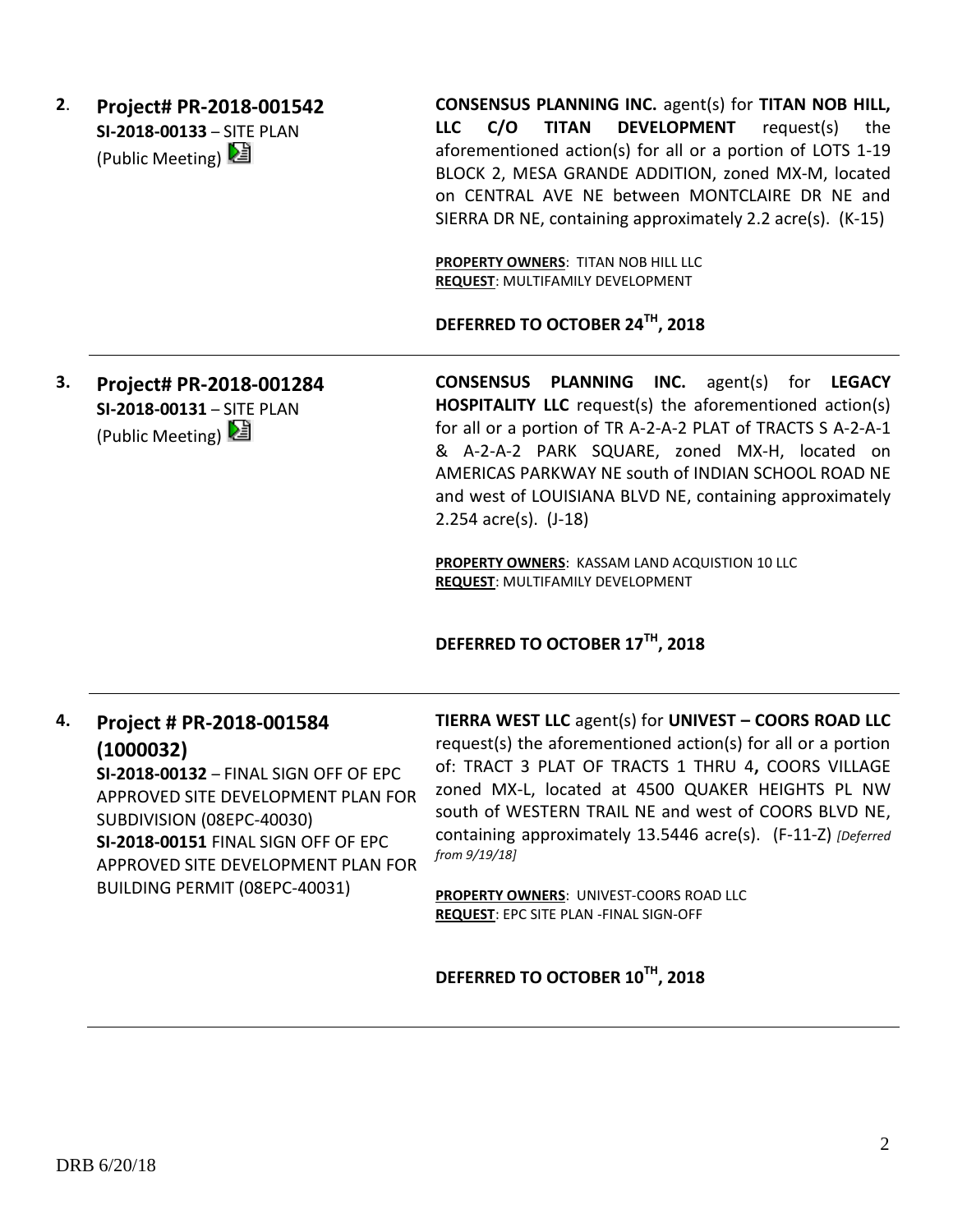| 5.<br>6. | Project # PR-2018-001560<br><b>SD-2018-00081 - VACATION OF PUBLIC</b><br>EASEMENT<br>(Public Hearing)                                                                                                                                                                                                         | BOHANNAN HUSTON INC. agent(s) for SP ALBUQUERQUE<br>LLC request(s) the aforementioned action(s) for all or a<br>portion of TRACT A SUBDIVISION PLAT MAP FOR<br>HOFFMANTOWN BAPTIST CHURCH and TRACT B-2 REPLAT<br>OF TRACT B YORBA LINDA SUBDIVISION, zoned MX-L,<br>located at 8888 HARPER RD NE west of VENTURA ST NE and<br>east of WYOMING BLVD NE, containing approximately<br>62.46 acre(s). (E-20) [Deferred from 9/19/18]<br>PROPERTY OWNERS: HOFFMANTOWN BAPTIST CHURCH<br><b>REQUEST: VACATION OF PUBLIC EASEMENTS</b><br>THE VACATION WAS APPROVED AS SHOWN ON EXHIBIT<br>IN THE PLANNING FILE PER SECTION 14-14-6(K) OF THE<br>IDO. |
|----------|---------------------------------------------------------------------------------------------------------------------------------------------------------------------------------------------------------------------------------------------------------------------------------------------------------------|-------------------------------------------------------------------------------------------------------------------------------------------------------------------------------------------------------------------------------------------------------------------------------------------------------------------------------------------------------------------------------------------------------------------------------------------------------------------------------------------------------------------------------------------------------------------------------------------------------------------------------------------------|
|          | Project # PR-2018-001173<br>(1004245)<br>SD-2018-00002 - MAJOR - PRELIMINARY<br><b>PLAT</b><br><b>SD-2018-00003 - VACATION OF PUBLIC</b><br><b>EASEMENT</b><br>SD-2018-00006 - VACATION OF RIGHT OF<br><b>WAY</b><br>VA-2018-00005 - SIDEWALK DEFERRAL<br>VA-2018-00006 - SIDEWALK WAIVER<br>(Public Hearing) | MARK GOODWIN & ASSOCIATES PA agent(s) for ANASA<br><b>WEST LLC</b> request(s) the above $action(s)$ for all or a portion<br>of Block(s) 7-14, Portion of Lot 3, 4-9, 9-13, 12, 2-10,<br>PARADISE HEIGHTS UNIT 5 SUBDIVISION and Lots L-N<br>ANASAZI RIDGE UNIT 1, zoned R-1B and MX-L (R-1) located<br>on MCMAHON BLVD NW east of WESTSIDE BLVD NW,<br>containing approximately 6.98 acre(s). (A-10) [Deferred from<br>6/13/18, 7/11/18, 7/18/18, 8/12/18, 9/12/18]<br>PROPERTY OWNERS: CITY OF ALBUQUERQUE, COLLATZ LLC and<br><b>WESTWAY HOMES LLC</b><br>REQUEST: APPROVAL OF AFOREMENTIONED ACTIONS (Expired April<br>2015)                 |
|          |                                                                                                                                                                                                                                                                                                               | DEFERRED TO NOVEMBER 28TH, 2018                                                                                                                                                                                                                                                                                                                                                                                                                                                                                                                                                                                                                 |

## *MINOR CASES*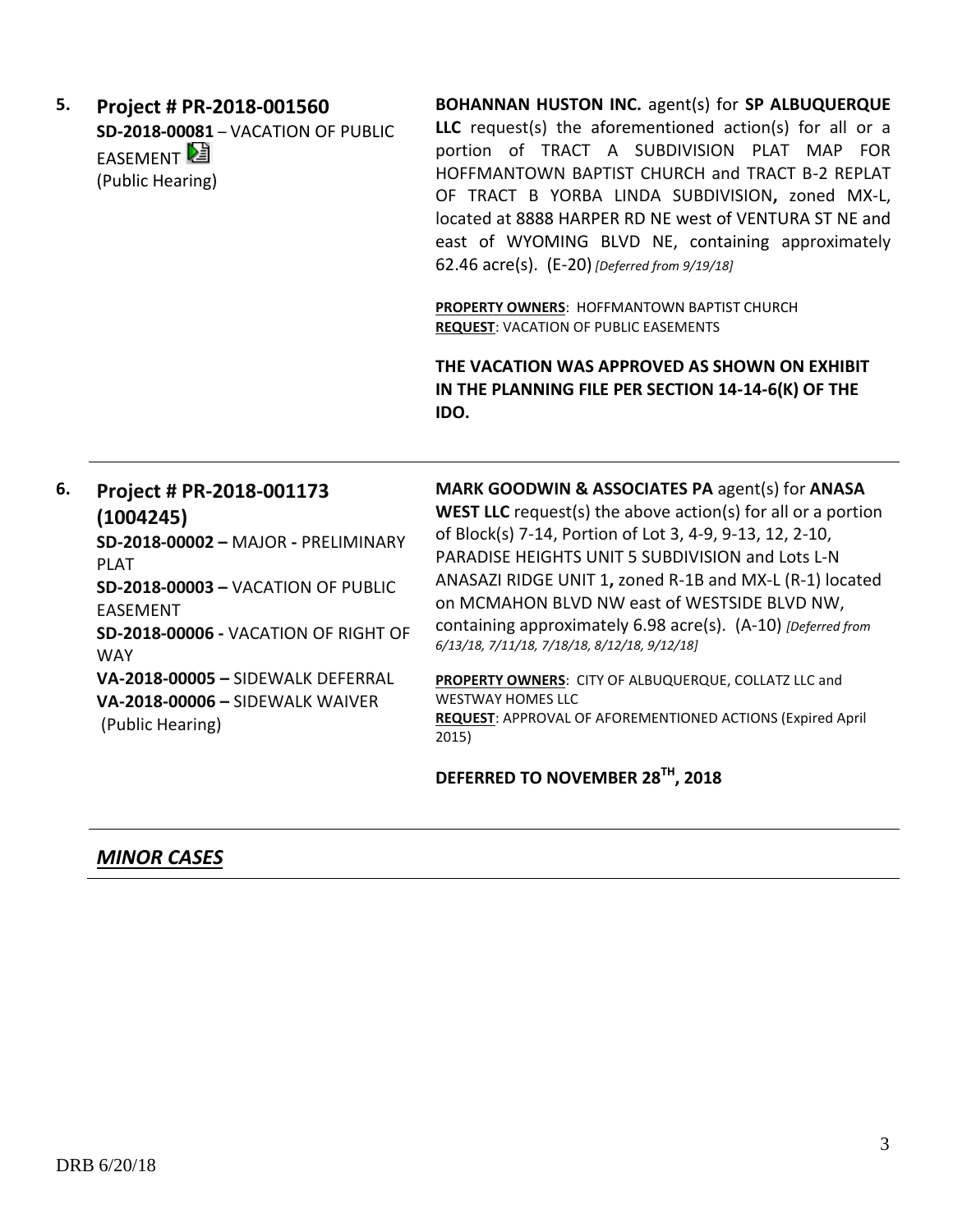**7. Project # PR-2018-001561 SD-2018-00086** – PRELIMINARY/FINAL PLAT<sup>[2</sup> (Public Meeting)

**(CSI) CARTESIAN SURVEY'S INC** agent(s) for **PULTE HOMES OF NEW MEXICO INC.** request(s) the aforementioned action(s) for all or a portion of: LOTS 99 – 100, DEL WEBB AT MIREHAVEN PHASE 2A**,** zoned PC, located at 2309 AND 2315 GRANITE MTN. LOOP NW north of WILLOW CANYON TRAIL NW and GRANITE MOUNTAIN LOOP NW, containing approximately 0.4081 acre(s). (H-8)

**PROPERTY OWNERS**: PULTE HOMES **REQUEST**: LOT LINE ADJUSTMENT

**THE PRELIMINARY/FINAL PLAT WAS APPROVED WITH FINAL SIGN OFF DELEGATED TO UTILITY COMPANIES SIGNATURES AND AGIS DXF.**

## **8. Project# PR-2018-001227 (1002776) SD-2018-00085 –** PRELIMINARY/ FINAL PLAT (Public Meeting)

**ARCH + PLAN LAND USE CONSULTANTS** agent(s) for **BAF HOLDING LLC** request(s) the aforementioned action(s) for all or a portion of TRACT Y-2A-1-A-1 & Y-2A-1-C-1 PLAT OF TRACTS Y-2A-1-A-1, Y-2A-1-B-1 & Y-2A-1-C-1 TAYLOR RANCH SUBDIVISION**,** zoned MX-M, located at 6971 TAYLOR RANCH DR NW between SOONER TRAIL NW AND HOMESTEAD CIRCLE NW, containing approximately 4.23 acre(s). (D-11) *[Deferred from 9/26/18]*

**PROPERTY OWNERS**: BAF HOLDINGS LLC **REQUEST**: LOT CONSOLIDATION 2 LOTS INTO 1 LOT

**DEFERRED TO OCTOBER 10TH, 2018**

## *SKETCH PLAT (NO ACTION TAKEN)*

**9. Project# PR-2018-001398 PS-2018-00031 – SKETCH PLAT**  **GARCIA/KRAEMER & ASSOCIATES** agent(s) for **FIRST CHOICE EQUITY BUILDERS** request(s) the aforementioned action(s) for all or a portion of TRACT B, LANDS OF ELLA G. ROSSITER**,** zoned R-1C, located at 704 GRIEGOS RD NW between  $9^{TH}$  ST. NW and  $6^{TH}$  ST NW, containing approximately 0.7592 acre(s). (F-14)

**PROPERTY OWNERS**: 704 GRIEGOS ROAD LLC **REQUEST**: SUBDIVIDE 1 LOT INTO 4

**THE SKETCH PLAT WAS REVIEWED AND COMMENTS WERE PROVIDED.**